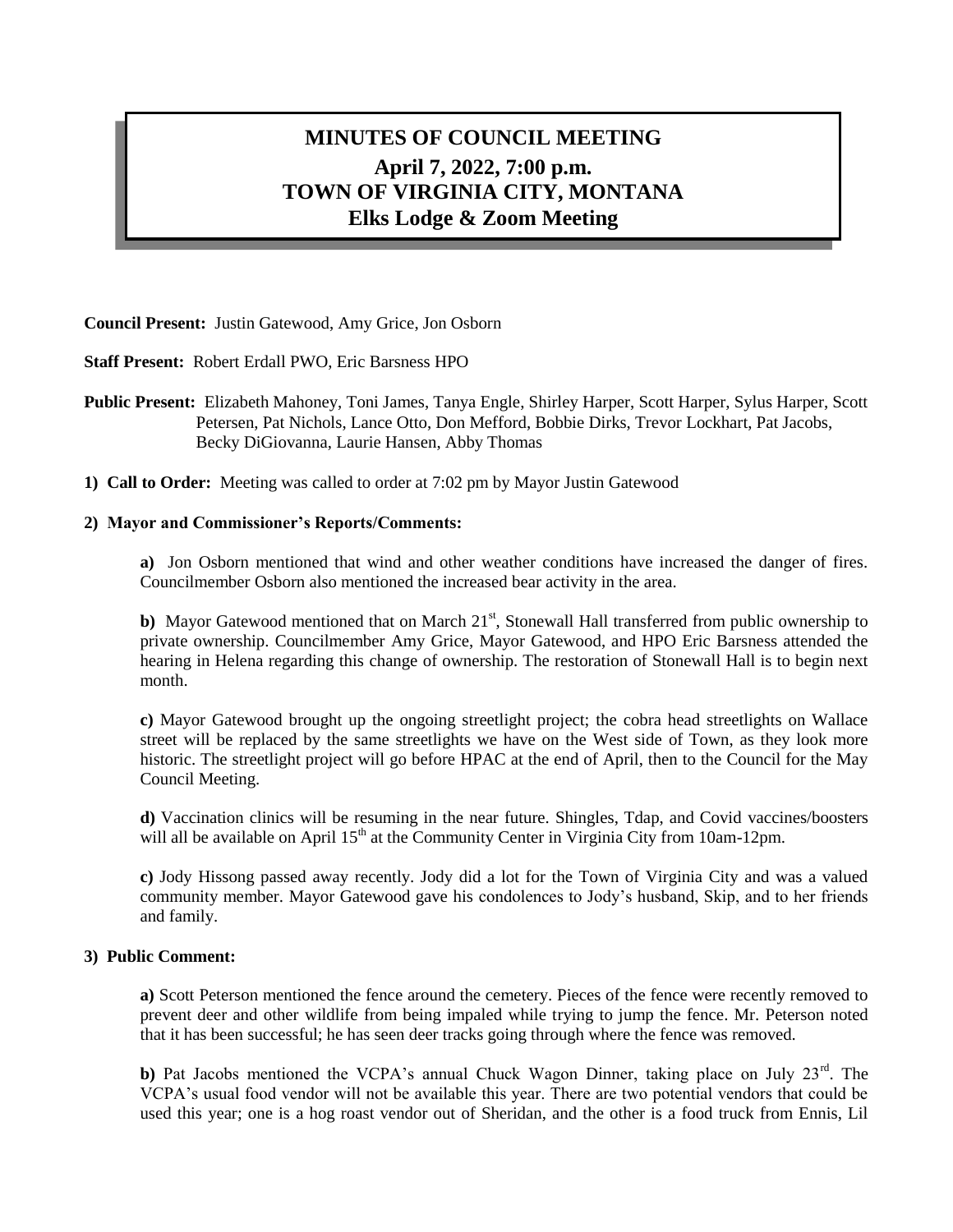Hogpit. The Town prohibits food trucks, so the VCPA is wondering if/how it's possible to have Lil Hogpit as a vendor. Mayor Gatewood mentioned that special permission for food trucks is not unprecedented. Councilmemeber Jon Osborn noted that there is a difference between a food truck setting up on Main Street and serving the public, and a food truck that is being used to cater a private event. Mayor Gatewood would like this to be an official agenda item for the May Council Meeting so a decision can be made.

**c)** Toni James mentioned the VCRFD Cake Walk, taking place Saturday, April 9.

**d)** Mayor Gatewood stated that the grave markers on Boot Hill are in terrible condition; the names and dates are illegible. The graves are on Town property, and the Town would like to hire someone to paint them and make them decipherable.

# **4) Clerk's Report:**

Clerk/Treasurer Timber Baceski has been working on business licenses.

Mayor Gatewood mentioned that we have two businesses who have not received a business license application due to delinquent resort tax remittances from the 2021 season. The Mayor suggested the possibility of passing a resolution that would require a \$500 bond in order to receive a business license if that business was delinquent on Resort Tax remittances the previous year. Another option is to revoke that business' ability to have a business license.

# **5/6) HPO/HPAC Report:**

**a)** HPO Eric Barsness mentioned that HPAC Board Member Lance Otto brought in some preservation guideline information from Virginia City, Nevada that covers construction standards. The Board has been brainstorming ways to reach out to new land/home owners to let them know what is required before they begin building. HPO Barsness contacted the Clerk & Recorders office and obtained a list of people who recently bought land or a home within Virginia City. He has drafted a letter to send to those people, informing them of what is expected for construction in Town, as well as one for realtors in the area.

### **7) New Business:**

**a)** Harper Development Permit Application

**i)** Mr. Harper explained his project idea to the Council. He noted that HPO Eric Barsness has overseen the design process and made suggestions to make it look more historic.

**ii)** Mayor Gatewood noted that the changes proposed by HPO Barsness are completely different from what is present on the permit application. Due to that, Mayor Gatewood suggested that the application be modified to reflect those changes, and then go through HPAC again for approval.

**MOTION: To deny Scott Harper's Development Permit Application for a shed.** Motion made by Justin Gatewood; Seconded by Amy Grice. **The question was called. The motion passed by voice vote, Jon Osborn, Justin Gatewood, and Amy Grice in favor. None opposed.**

**b)** Mahoney Development Permit Application – Modifications to Original Permit

**i)** This modification downsizes the approved project, eliminating the eastern addition. It also makes the northern addition smaller; however the total project size remains over 500 square feet.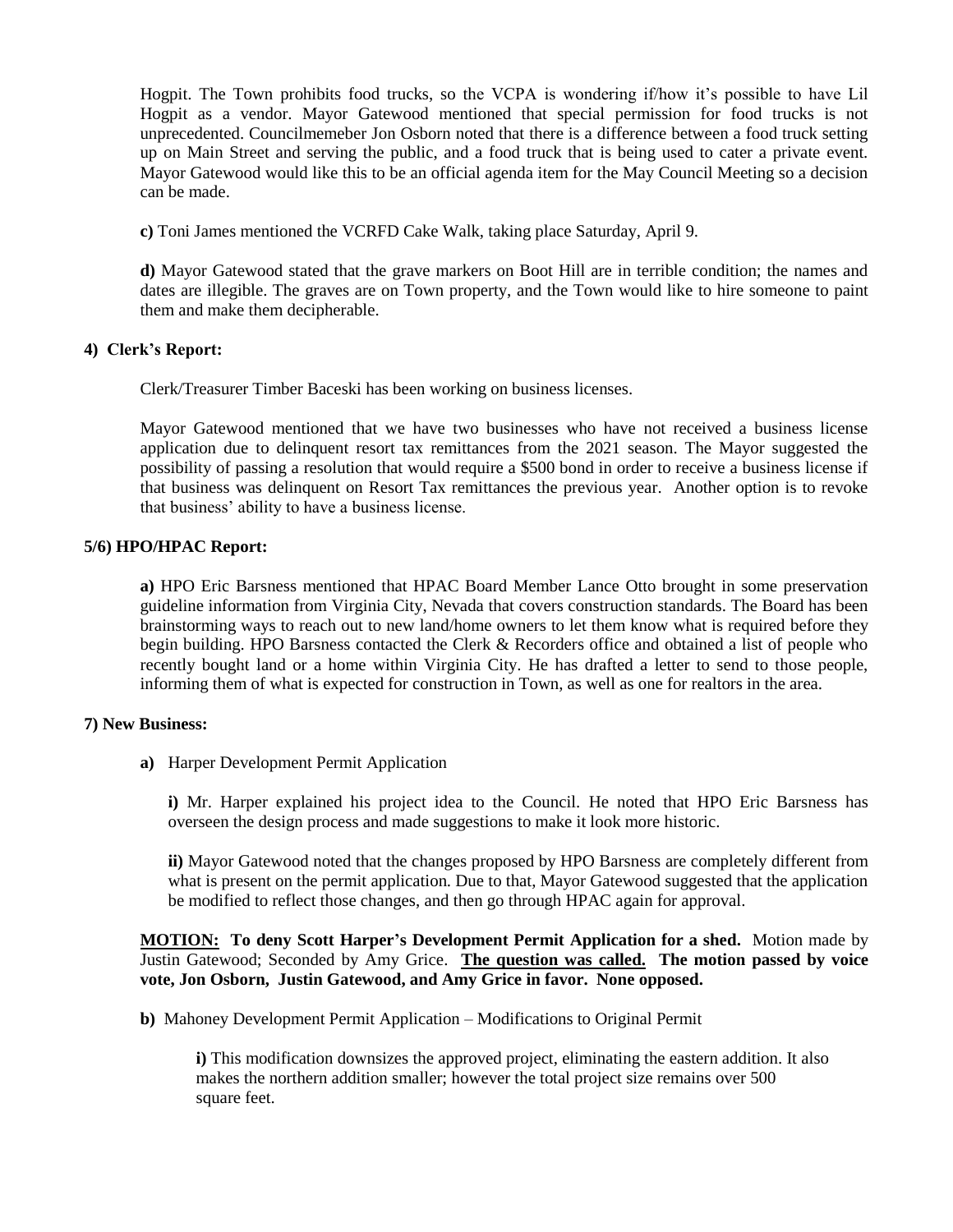**MOTION: To approve the Mahoney Development Permit Application to modify the existing permit.** Motion made by Justin Gatewood; Seconded by Amy Grice. **The question was called. The motion passed by voice vote, Jon Osborn, Justin Gatewood, and Amy Grice in favor. None opposed.**

**c)** Mahoney Development Permit Application – Stone Skirting

**i)** The current skirting is a rusted metal; Ms. Mahoney wants to install stone skirting instead, to better compliment the wood siding.

**MOTION: To approve the Mahoney Development Permit Application for Stone Skirting.** Motion made by Justin Gatewood; Seconded by Amy Grice. **The question was called. The motion passed by voice vote, Jon Osborn, Justin Gatewood, and Amy Grice in favor. None opposed.**

**d)** Mahoney Development Permit Application – West Side

**i)** Ms. Mahoney would like to construct a side porch, with a canopy over the door.

**MOTION: To approve the Mahoney Development Permit Application for changes to the West side of the house.** Motion made by Justin Gatewood; Seconded by Amy Grice. **The question was called. The motion passed by voice vote, Jon Osborn, Justin Gatewood, and Amy Grice in favor. None opposed.**

**e)** Mahoney Development Permit Application – Roof

**MOTION: To approve the Mahoney Development Permit Application for a new roof.** Motion made by Justin Gatewood; Seconded by Jon Osborn. **The question was called. The motion passed by voice vote, Jon Osborn, Justin Gatewood, and Amy Grice in favor. None opposed.**

**f)** Mahoney Development Permit Application – South Side

**MOTION: To approve the Mahoney Development Permit Application for changes to the South side of the house.** Motion made by Amy Grice; Seconded by Jon Osborn. **The question was called. The motion passed by voice vote, Jon Osborn, Justin Gatewood, and Amy Grice in favor. None opposed.**

**g)** Hissong Development Permit Application

**MOTION: To approve the Hissong Development Permit Application, with the caveat that a wooden, shed-like door is implemented.** Motion made by Justin Gatewood; Seconded by Amy Grice. **The question was called. The motion passed by voice vote, Justin Gatewood, Amy Grice, and Jon Osborn Smart in favor. None opposed.**

**h)** Resolution 2022-01 to Increase Clerk Wages

**i)** When Timber Baceski was hired, it was agreed that she would receive a wage of \$18/hour for a probationary period of six months; at that point, her performance would be reviewed and there would be a wage increase of \$2/hour.

**MOTION: To approve Resolution 2022-01 to Increase Clerk Wages.** Motion made by Amy Grice; Seconded by Jon Osborn. **The question was called. The motion passed by voice vote, Justin Gatewood, Amy Grice, and Jon Osborn in favor. None opposed.**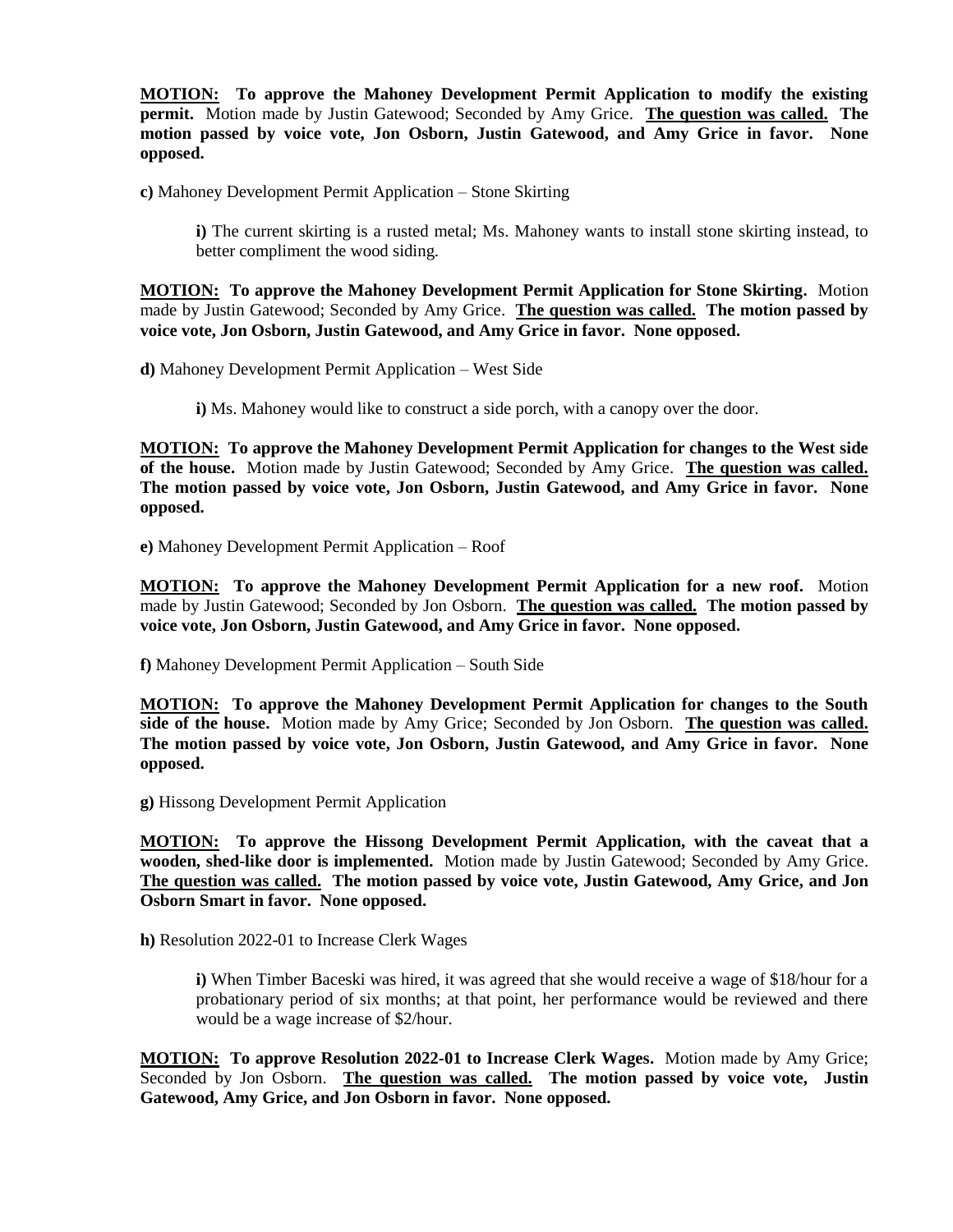**i)** Resolution 2022-02 to Adapt the Planning Board so that it may also function as the Zoning Board

**MOTION: To approve Resolution 2022-02 to Adapt the Planning Board so that it may also function as the Zoning Board.** Motion made by Justin Gatewood; Seconded by Jon Osborn. **The question was called. The motion passed by voice vote, Justin Gatewood, Amy Grice, and Jon Osborn in favor. None opposed.**

**j)** Farmer's Market – Information and Resort Tax

**i)** The Farmer's Market is going to be held on Wednesdays from 4-7pm. The Montana Heritage Commission (MHC) is operating the Farmer's Market in cooperation with the Chamber of Commerce. The MHC and the Chamber wanted to get on the agenda for this meeting to discuss Resort Tax fees for vendors at the Farmer's Market. Becky DiGiovanna of the MHC suggested doing a flat, one-time fee of \$25 for each vendor that covers them for the entire season. If a vendor has a business license for the Town of Virginia City already, they would exclude the income made at the Farmer's Market from their reported taxable income. The Farmer's Market will run for 14 weeks, though it is unusual for a vendor to come every one of those weeks. Becky DiGiovanna will be checking with vendors to track their income; that information will be shared with the Town.

**ii)** Councilmember Amy Grice asked if there would be any guidelines in place pertaining to the appearance of the vendors' booths. Becky DiGiovanna informed the Council that the MHC hadn't considered that aspect. Councilmember Grice recommended having guidelines so that the booths can blend in well with the historic surroundings.

**iii)** Mayor Gatewood asked if it would be possible to add a guideline for tracking sales, to be turned in at the end of the season; Becky DiGiovanna said that the MHC would do so.

i**v)** Mayor Gatewood suggested setting the fee to be \$35 for the season, or \$5 per day.

**MOTION: To approve, in lieu of Resort Tax, one pilot year of the Virginia City Open Air Street Market with fees of \$5 per day or \$35 for the season, per vendor.** Motion made by Justin Gatewood; Seconded by Amy Grice. **The question was called. The motion passed by voice vote, Justin Gatewood, Amy Grice, and Jon Osborn in favor. None opposed.**

### **RECESS CALLED AT 8:41PM / MEETING CALLED BACK TO ORDER AT 8:47 PM**

**k)** Swingset Purchase for Pace Park

**i)** The Montana Heritage Commission gave the Town of Virginia City two donations; one is for historic streetlights on Wallace Street, and the other is for playground equipment (\$2500). The swingset that is currently in use is in poor condition. Timber Baceski found a commercial grade swingset that falls within the budget of the donation. PWO Robert Erdall measured the space we have available and the proposed swingset would fit.

**MOTION: To approve the purchase of the proposed swingset for Pace Park.** Motion made by Justin Gatewood; Seconded by Amy Grice. **The question was called. The motion passed by voice vote, Justin Gatewood, Amy Grice, and Jon Osborn in favor. None opposed.**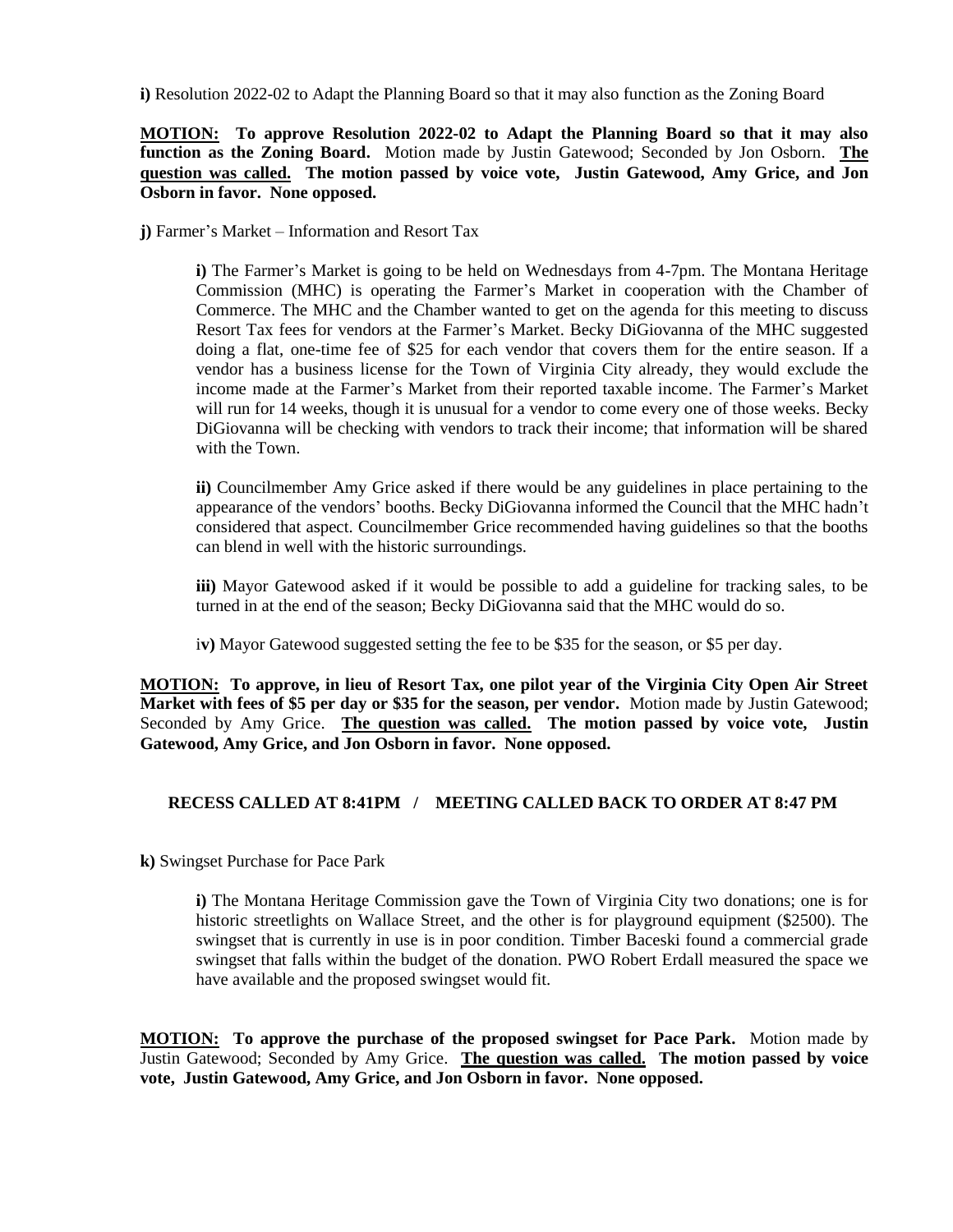**l)** Speed Bump – Cover Street and Idaho Street

**i)** A speed bump was implemented on Jackson Street two years ago to slow people down and mitigate the dust issue. This speed bump acted as a trial run for speed bumps in Town. It's held up well through two winters, and the people living nearby report success in slowing down traffic through that area. The Town is now looking at other potential locations for speed bumps, specifically on Cover Street and Idaho Street. There are signs already on Cover Street that encourage people to slow down.

**ii)** Diana Minick, a resident living on Cover Street, noted that people go down the hill there very quickly. Ms. Minick suggested a speed bump on Van Buren Street to slow people down in that area.

**iii)** The Council will have more defined potential locations for speed bumps at the next Council Meeting.

**m)** Tanya Engle – Brewfest

**i)** Tanya Engle mentioned that this will be the second Brewfest held by the Elk's Lodge. It is scheduled for July  $16<sup>th</sup>$  this year, from noon until the kegs run dry. Jim Kleis went to the County Commissioner's Meeting and got approval from the Commissioner's to close the County alley for that Saturday and Sunday; they will ensure that proper road closure signage is used. The stage will be there for music, which will go from noon until 10pm. There will be potentially 20-25 vendors there.

#### **8) Public Works Report**

PWO Robert Erdall reported that the tribes want to come back to Virginia City and do a gathering on the 15<sup>th</sup> and 16<sup>th</sup> of July. There have been issues with the water and sewer recently; most of those issues have been solved. There was a malfunction at the pressure reducer station, there was a leak on Cover Street, and another leak at Theodis Zimmer's house. Since fixing those leaks, our water usage is back down to a normal range. Work on the Warming Hut will resume as weather permits.

### **9) Consent Agenda**

**a)** Minutes from March 3, 2022

**MOTION: To approve the Minutes from March 3, 2022.** Motion made by Amy Grice; Seconded by Justin Gatewood. **The question was called. The motion passed by voice vote, Justin Gatewood, Jon Osborn, and Amy Grice in favor. None opposed.**

**b)** Accounts Payable, Receivable, Adjustments, & Checks March 2022

**MOTION: To approve the Accounts Payable, Receivable, Adjustments and Checks for March 2022.** Motion made by Justin Gatewood; Seconded by Amy Grice. **The question was called. The motion passed by voice vote, Justin Gatewood, Amy Grice, and Jon Osborn. None opposed.**

### **10) Public Comment:**

None